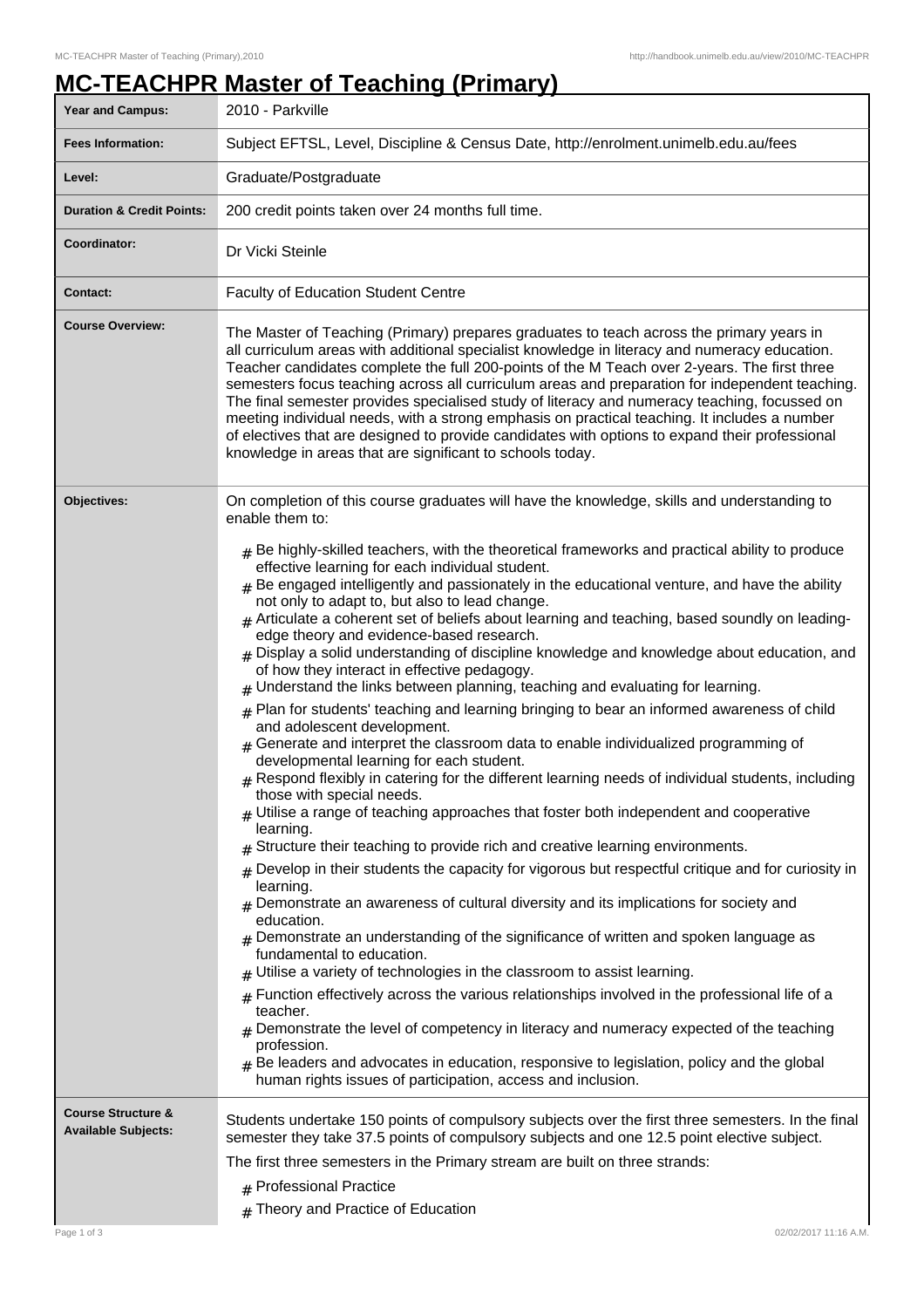## $_{\rm \#}$  Learning Area Studies

| <b>Subject Options:</b> | Subjects undertaken in first semester                           |                                         |                          |
|-------------------------|-----------------------------------------------------------------|-----------------------------------------|--------------------------|
|                         | Subject                                                         | <b>Study Period Commencement:</b>       | <b>Credit</b><br>Points: |
|                         | EDUC90364 Professional Practice and Seminar Prim 1              | Semester 1                              | 12.50                    |
|                         | EDUC90365 Learners, Teachers and Pedagogy (Prim)                | March                                   | 12.50                    |
|                         | EDUC90366 ICT in Primary Education                              | March                                   | 6.25                     |
|                         | EDUC90367 Foundational English Literacy                         | March                                   | 12.50                    |
|                         | EDUC90368 Primary Mathematics Education 1                       | March                                   | 6.25                     |
|                         | Subjects undertaken in second semester                          |                                         |                          |
|                         | <b>Subject</b>                                                  | <b>Study Period Commencement:</b>       | <b>Credit</b><br>Points: |
|                         | EDUC90369 Professional Practice and Seminar Prim 2              | Summer Term, Semester<br>$\overline{2}$ | 12.50                    |
|                         | EDUC90370 Assessment, Learning & Teaching(Primary)              | July                                    | 6.25                     |
|                         | EDUC90371 Primary Mathematics Education 2                       | July                                    | 12.50                    |
|                         | EDUC90372 Primary Arts Education                                | July                                    | 12.50                    |
|                         | EDUC90373 Primary Humanities Education                          | July                                    | 6.25                     |
|                         | Subjects undertaken in third semester                           |                                         |                          |
|                         | <b>Subject</b>                                                  | <b>Study Period Commencement:</b>       | <b>Credit</b><br>Points: |
|                         | EDUC90489 Professional Practice and Seminar Prim 3              | Semester 1                              | 12.50                    |
|                         | EDUC90375 Social & Professional Contexts (Prim)                 | March                                   | 12.50                    |
|                         | EDUC90376 Science and Technology Education                      | March                                   | 12.50                    |
|                         | EDUC90377 Advanced English Literacies                           | March                                   | 6.25                     |
|                         | EDUC90378 Health and Physical Education                         | March                                   | 6.25                     |
|                         | Subjects undertaken in fourth semester plus an elective subject |                                         |                          |
|                         | <b>Subject</b>                                                  | <b>Study Period Commencement:</b>       | <b>Credit</b><br>Points: |
|                         | EDUC90379 Designing Personalised Learning                       | Semester 2                              | 12.50                    |
|                         | EDUC90380 Mathematics, Assessment and Learning                  | Semester 2                              | 12.50                    |
|                         | EDUC90381 Literacy, Assessment and Learning                     | Semester 2                              | 12.50                    |
|                         | Elective subjects                                               |                                         |                          |
|                         | <b>Subject</b>                                                  | <b>Study Period Commencement:</b>       | <b>Credit</b><br>Points: |
|                         | EDUC90421 Integrating the Curriculum: Middle Years              | Semester 2                              | 12.50                    |
|                         | EDUC90425 Australian Indigenous Education                       | Semester 2                              | 12.50                    |
|                         | EDUC90428 Promoting Student Wellbeing                           | Semester 2                              | 12.50                    |